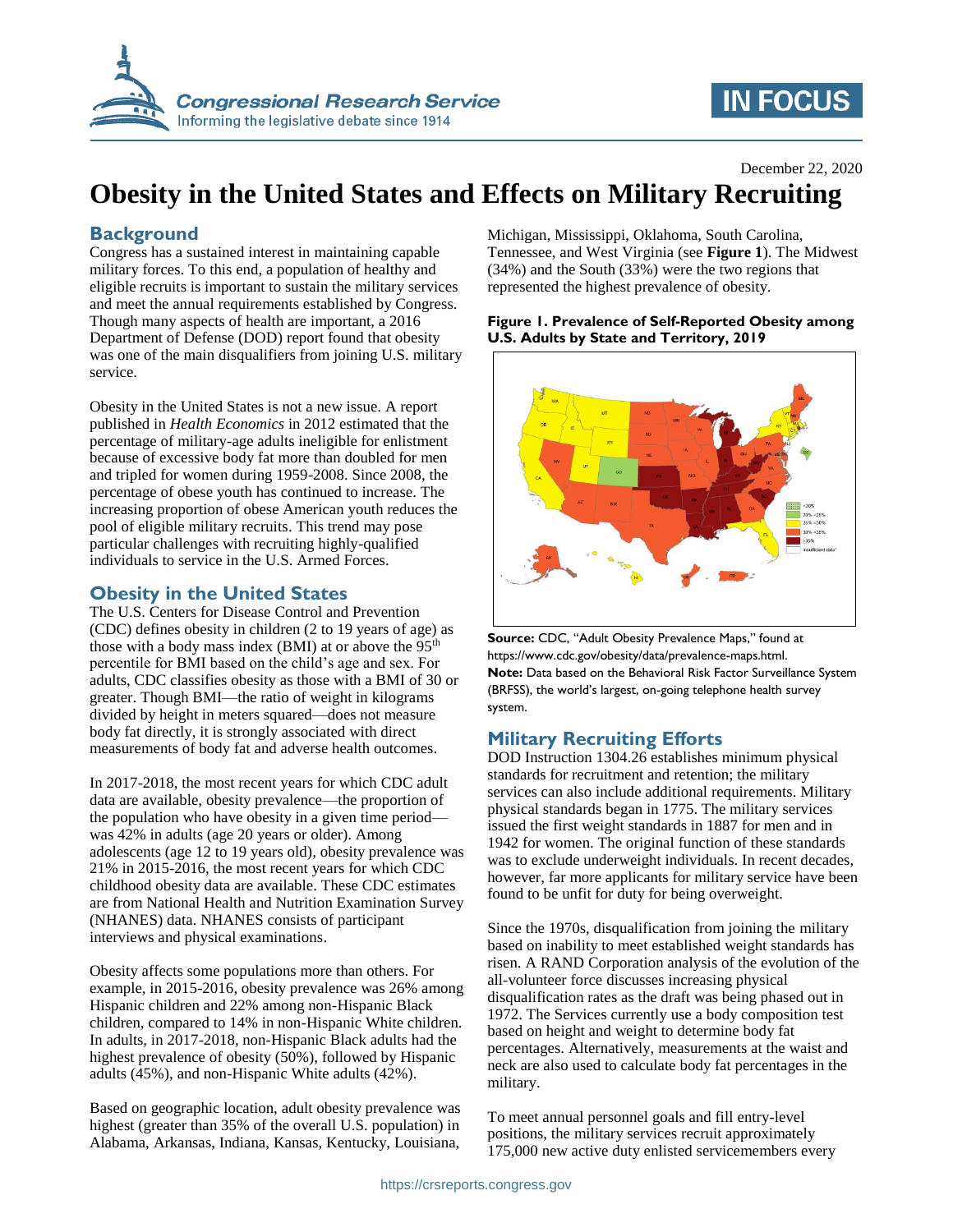year. Military officers are recruited from and commissioned while in the 18-24 age group; 11% are in this demographic, while 47% of enlisted recruits come from this age group. Most military recruits self-identify as White (72%). The next largest group identifies as Black (18%) followed closely by Hispanic (17%) identification.

The majority of military recruits are from the South, followed by the West, North Central and Northeast regions (see **Figure 2**). As noted above, the Midwest and the South are currently the areas of the United States with the highest prevalence of obesity (See **Figure 1**). Currently, 19% of U.S. adults ages 18-24 would not meet standards for accession to the U.S. military due to obesity. Those who do not meet body fat standards can join the armed forces if they reduce their body fat through diet and exercise.

#### **Figure 2. Military Recruits by U.S. Region**



**Source:** DOD, "Population Representation in the Military Services, Fiscal Year 2018" at https://www.cna.org/pop-rep/2018/appendixd/ d\_10.html

## **Issues for Congress**

The high and rising prevalence of obesity in the United States represents a substantial obstacle for military recruitment. Obesity is one of the leading medical reasons that young adults are disqualified from joining the military, and has been an issue for military recruitment for over 30 years. The impact of rising obesity rates on military recruitment may depend on the number of military members needed in the future. Two potential mitigating factors in the future include a possible reduction in the target number of qualified recruits and more formalized pre-recruitment programs that would help more people meet military requirements. With a downsized military, the impact of rising obesity would likely diminish demand for qualified recruits, as compared to conditions that would require many additional recruits.

#### **Why Obesity Matters to the Military**

A study by the Institute of Medicine (IOM, now the National Academies of Medicine) describes a link between those with high weight and body fat and lower job performance in some military occupations at cost to the

military of over \$1.2 billion annually in higher health care spending and lower productivity. Lower levels of physical fitness have also been associated with increased risk of injury during basic training. Historically, the IOM found that of the recruits who exceeded the weight-for-height standards but subsequently entered the military because they passed the standards later or received a waiver, 80% left the military before completing their first term of enlistment but after the expenditure of training costs. An updated analysis of the habits of recruits who were obese, but subsequently lost sufficient weight to meet standards, could further understanding of successful fitness programs.

### **Reducing Risk of Obesity in the Recruitment Population**

Obesity is seen as a preventable disease; it could be a topic for legislative consideration. Published recommendations to address U.S. obesity include improved quality of and access to food in schools, programs that address exercise and eating habits of parents and children, school-based intensive physical education classes, social support, and space for physical activity in community settings. Some measures, such as the Department of Defense Fresh Fruit and Vegetable Program, a partnership with the U.S. Department of Agriculture, are already in place to bring fresh foods to U.S. schools. Interventions to improve nutrition and fitness in youth may increase fitness to serve in the military.

#### **Relevant Statutes and Policies**

Chapters 31 and 33, Title 10, U.S. Code

DOD Instruction 1304.26, *Qualification Standards for Enlistment, Appointment, and Induction*, October 26, 2018

#### **CRS Products**

CRS In Focus IF11147, *Defense Primer: Active Duty Enlisted Recruiting*, by Lawrence Kapp

CRS Report RL31297, *Recruiting and Retention in the Active Component Military: Are There Problems?*, by Lawrence Kapp

#### **Other Resources**

Cawley J & Maclean JC. *Unfit for service: The implications of rising obesity for US Military Recruitment*. Health Econ. 2012. Nov; 21(11):1348-66.

Koehlmoos TP, Banaag A, Madsen CK and Adirim T. *Child Health as a National Security Issue: Obesity and Behavioral Health Conditions Among Military Children*. Health Aff. 2020 Oct; 39(10):1719-27.

Mission: Readiness. *Unhealthy and Unprepared*. 2018. Found at http://www.strongnation.org

Yamane GK. *Obesity in civilian adults: Potential impact on eligibility for U.S. military enlistment*. Mil Med. 2007 Nov; 172(11):1160-5.

**Erin Tompkins**, Defense Health Fellow

**IF11708**